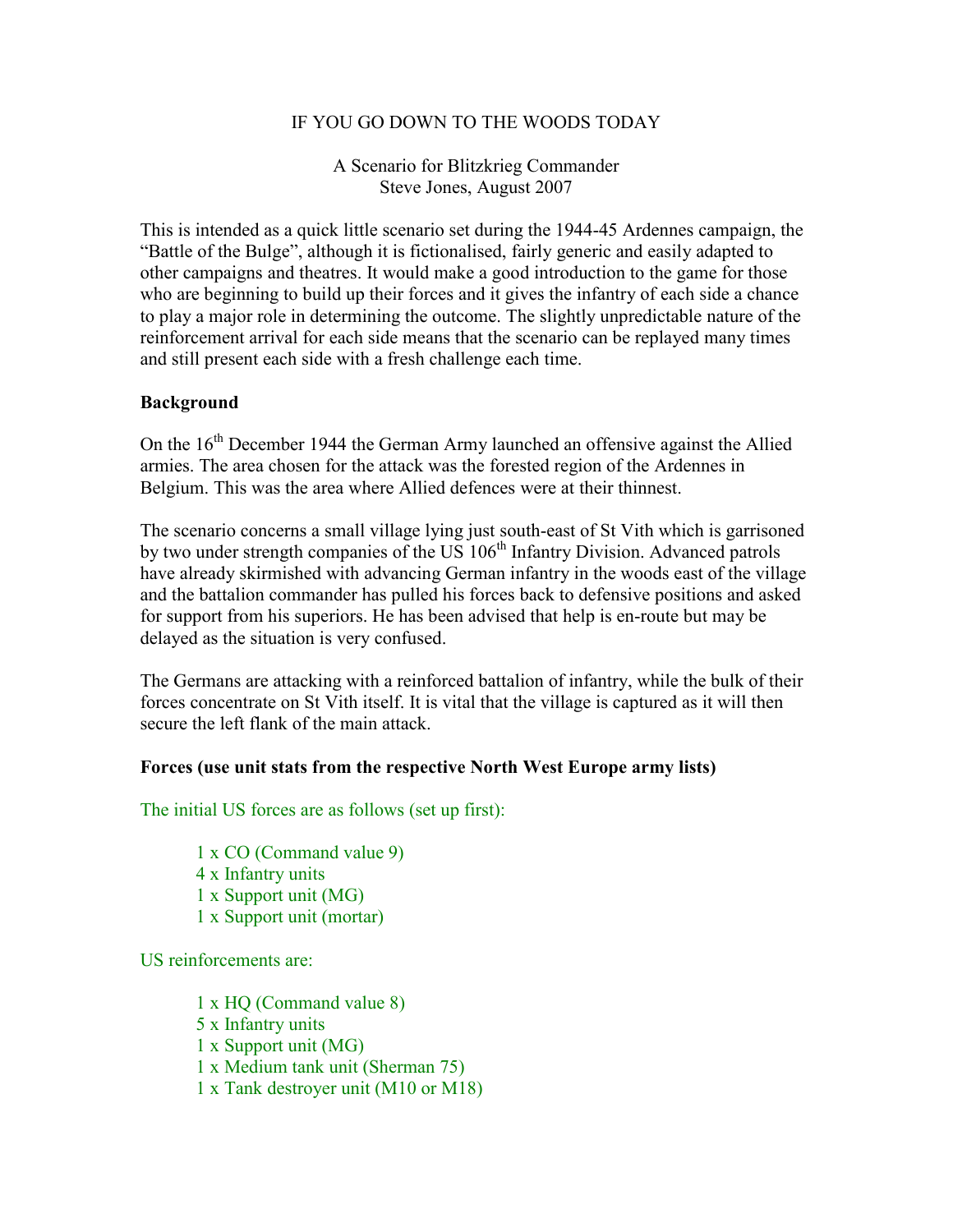Initial German forces consist of (set up second):

1 x CO (Command value 9) 1 x HQ (Command value 8) 1 x FAO (Command value 8) 8 x Infantry units 2 x Support units (MG) 2 x 75mm Artillery (off-board) – no assets

German reinforcements are:

1 x HQ (Command value 8) 3 x Infantry units 2 x Medium Panzer units (Panzer IV long) 1 x Assault Gun unit (StuG III long)

Both sides' reinforcements are due on turn 5. They arrive using the rules for mobile deployment, so the HQ in each force is deployed on the board edge on turn 5 and may attempt to pass a successful command roll on that turn to bring on the remaining forces. If the roll is failed then they must wait until the next turn to try again.

American reinforcements will arrive within 15cm of the centre of the West table edge. German reinforcements must dice for their arrival point at the start of turn 5, all reinforcement units must arrive within 15cm of this point:

| Die roll | Entry point              |
|----------|--------------------------|
|          | Centre of the South edge |
| 3,4      | Centre of the East edge  |
| 5,6      | Centre of the North edge |

## Game Length

The game lasts for 9 turns, the German player moves first

## **Breakpoints**

| Americans: | breakpoint of 3 until reinforcements arrive, 7 thereafter. |
|------------|------------------------------------------------------------|
| Germans    | breakpoint of 6 until reinforcements arrive, 9 thereafter  |

## **Victory**

The Germans win a major victory by establishing uncontested control of the village at the end of the game. The Americans win by preventing this. Control requires a side to have at least one infantry unit (not support) in the village and the other side to have none.